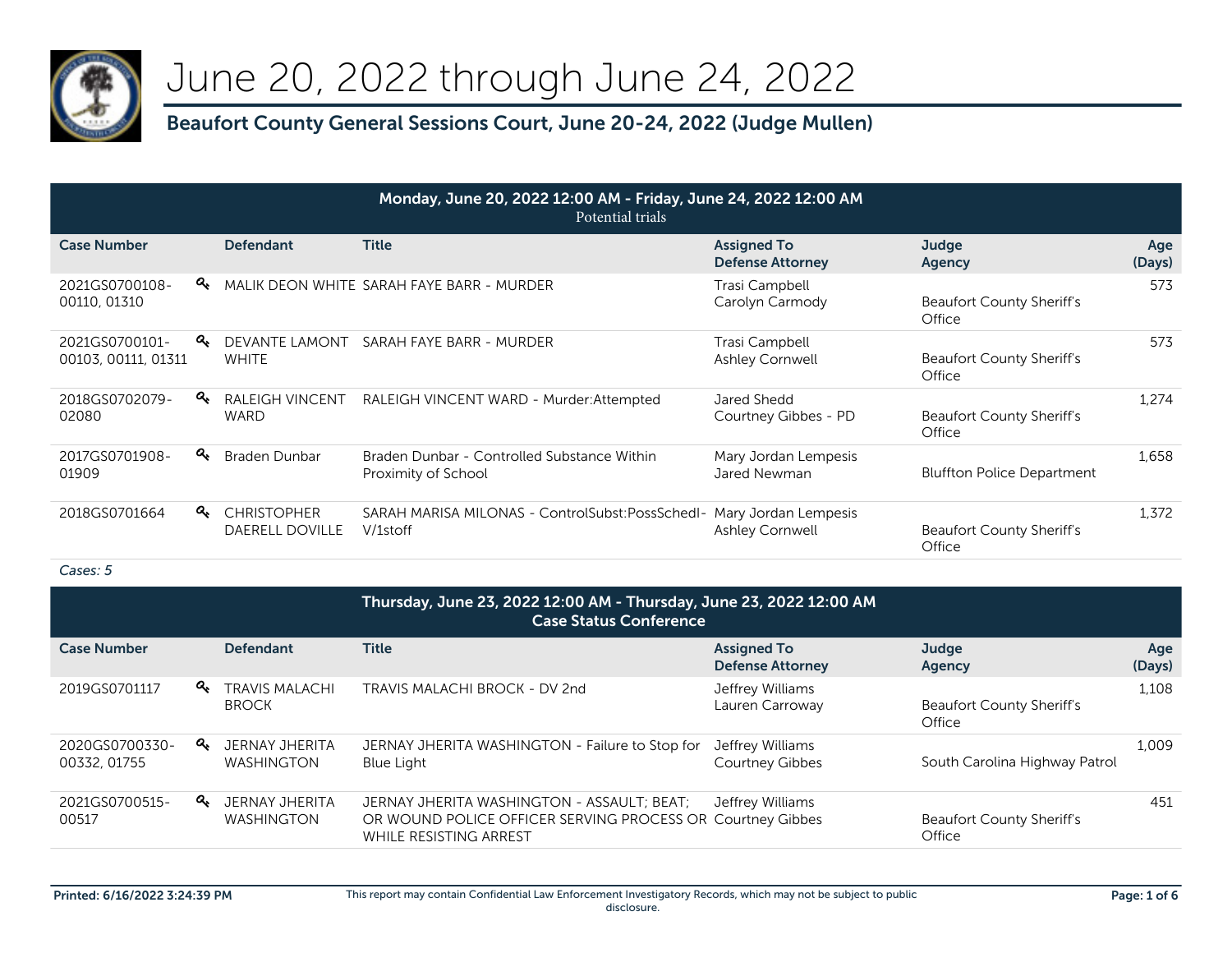DOCKET PLANNER

|                         | Thursday, June 23, 2022 12:00 AM - Thursday, June 23, 2022 12:00 AM<br><b>Case Status Conference</b> |                                           |                                                                                     |                                               |                                            |               |  |
|-------------------------|------------------------------------------------------------------------------------------------------|-------------------------------------------|-------------------------------------------------------------------------------------|-----------------------------------------------|--------------------------------------------|---------------|--|
| <b>Case Number</b>      |                                                                                                      | <b>Defendant</b>                          | <b>Title</b>                                                                        | <b>Assigned To</b><br><b>Defense Attorney</b> | Judge<br>Agency                            | Age<br>(Days) |  |
| 2020GS0700348-<br>00349 | a.                                                                                                   | SARAH HOLLISTER<br>KIRSCHMAN              | SARAH HOLLISTER KIRSCHMAN - Possess, Conceal,<br>Sell, or Dispose of Stolen Vehicle | Makeja Jonese<br><b>Courtney Gibbes</b>       | South Carolina Highway Patrol              | 868           |  |
| 2021GS0701472           |                                                                                                      | <b>Q</b> TYVONNIE DEVON<br><b>LOCKLEY</b> | <b>TYVONNIE DEVON LOCKLEY -</b><br>LeavingScenePropDam(AttVeh)                      | Makeja Jonese<br>Nicholas Kanaly              | <b>Beaufort County Sheriff's</b><br>Office | 267           |  |

| Thursday, June 23, 2022 9:00 AM - Friday, June 24, 2022 5:00 PM<br><b>Out of Custody Pleas</b> |               |                                                      |                                                                                                      |                                               |                                            |               |
|------------------------------------------------------------------------------------------------|---------------|------------------------------------------------------|------------------------------------------------------------------------------------------------------|-----------------------------------------------|--------------------------------------------|---------------|
| <b>Case Number</b>                                                                             |               | <b>Defendant</b>                                     | <b>Title</b>                                                                                         | <b>Assigned To</b><br><b>Defense Attorney</b> | Judge<br>Agency                            | Age<br>(Days) |
| 2019GS0701053                                                                                  | $a_{\!\star}$ | <b>VINCENT LEROY</b><br><b>WILLIAMS</b>              | <b>VINCENT LEROY WILLIAMS -</b><br>Firearm:Pointing&Presenting                                       | Jeffrey Williams<br>Colin Hamilton            | <b>Beaufort County Sheriff's</b><br>Office | 1,132         |
| 2019GS0701321                                                                                  | Q.            | <b>ALFRED ANTOINE</b><br><b>RIVERS</b>               | ALFRED ANTOINE RIVERS - Furnishing or Possessing<br>Contraband                                       | Jeffrey Williams<br>Scott Lee                 | <b>Beaufort County Sheriff's</b><br>Office | 1.081         |
| 2019GS0701322                                                                                  |               | <b>4 ALFRED ANTOINE</b><br><b>RIVERS</b>             | ALFRED RIVERS - Furnishing or Possessing<br>Contraband                                               | Jeffrey Williams<br>Scott Lee                 | <b>Beaufort County Sheriff's</b><br>Office | 1,080         |
| 2021GS0700949,<br>01178-01180                                                                  |               | <b>A</b> CARISSIA ZICORA<br><b>BENNETT</b>           | CARISSIA ZICORA BENNETT - FTSBnoinjuryordeath-<br>1st                                                | Jeffrey Williams<br>Colin Hamilton            | <b>Beaufort County Sheriff's</b><br>Office | 1,098         |
| 2022GS0700762-<br>00763, 01372                                                                 | a.            | <b>DAQUAN</b><br><b>MARQUARIUS</b><br><b>DILBERT</b> | DAQUAN MARQUARIUS DILBERT - Possession of<br>Controlled Substance - Schedule I (b), (c), Schedule II | Jeffrey Williams<br>Charles (Lee) Whitaker    | <b>Beaufort County Sheriff's</b><br>Office | 189           |
| 2020GS0700262-<br>00263                                                                        | a.            | <b>DAQUAN</b><br><b>MARQUARIUS</b><br><b>DILBERT</b> | DAQUAN MARQUARIUS DILBERT - Unlawful Carrying<br>of Pistol                                           | Jeffrey Williams<br>Charles (Lee) Whitaker    | <b>Beaufort County Sheriff's</b><br>Office | 877           |
| 2020GS0701108                                                                                  | $a_{\!\star}$ | <b>DAQUAN</b><br><b>MARQUARIUS</b><br><b>DILBERT</b> | DAQUAN MARQUARIUS DILBERT -<br>Firearm: UnlCarrying                                                  | Jeffrey Williams                              | <b>Beaufort County Sheriff's</b><br>Office | 760           |
| 2020GS0700811                                                                                  | Q.            | Dwayne Rayshawn<br>Johnson                           | Dwayne Johnson - Hit and Run                                                                         | Jeffrey Williams<br><b>Courtney Gibbes</b>    | Port Royal Police Department               | 803           |
| 2021GS0701488                                                                                  | Q.            | <b>THOMAS JAMES</b><br><b>MEDLOCK</b>                | THOMAS JAMES MEDLOCK - BURGLARY (NON-<br><b>VIOLENT) - SECOND DEGREE</b>                             | Jeffrey Williams<br>Colin Hamilton            | <b>Beaufort County Sheriff's</b><br>Office | 261           |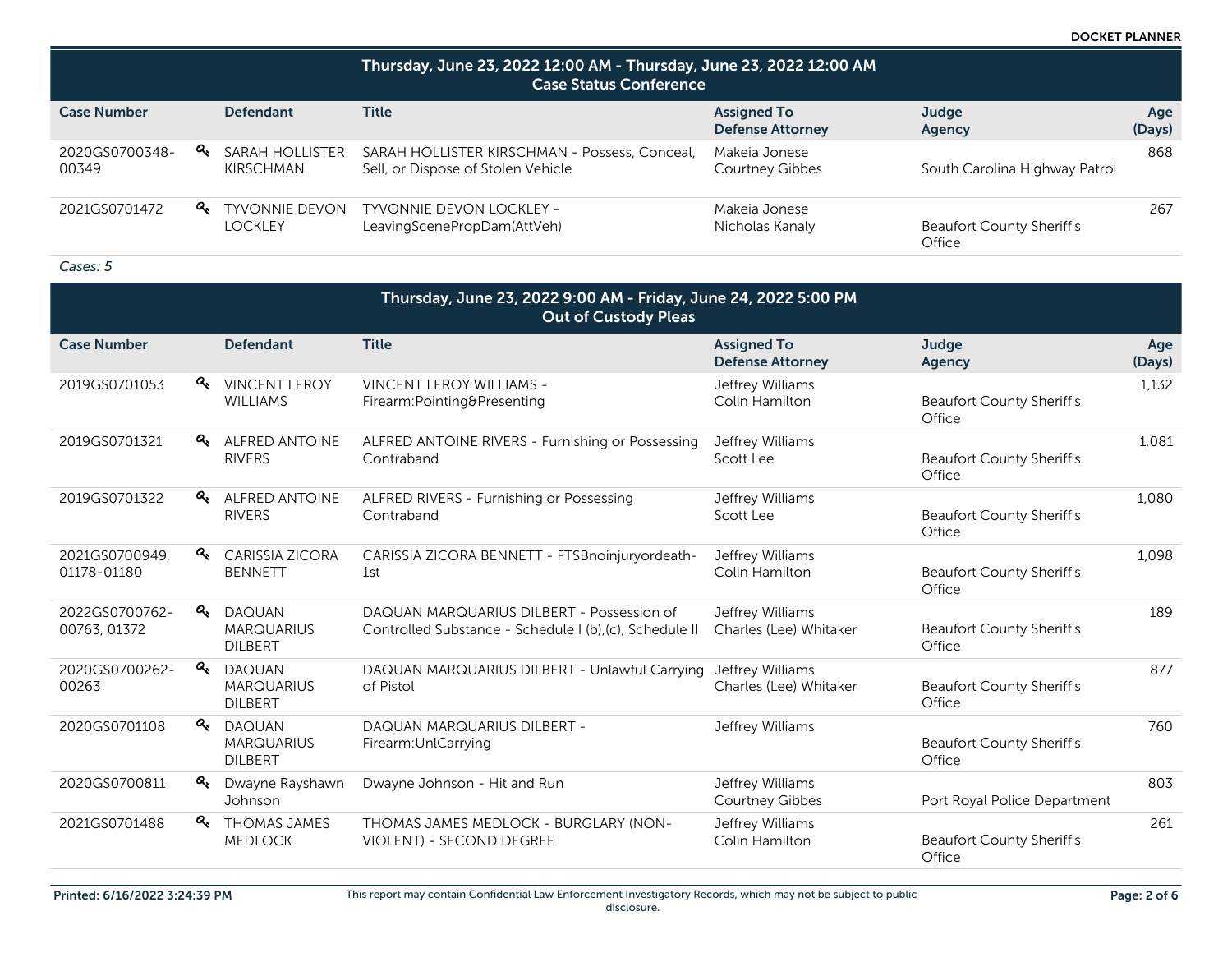| Thursday, June 23, 2022 9:00 AM - Friday, June 24, 2022 5:00 PM<br>Other potential dispositions |                  |                                         |                                                                                                 |                                               |                                            |               |
|-------------------------------------------------------------------------------------------------|------------------|-----------------------------------------|-------------------------------------------------------------------------------------------------|-----------------------------------------------|--------------------------------------------|---------------|
| <b>Case Number</b>                                                                              |                  | <b>Defendant</b>                        | <b>Title</b>                                                                                    | <b>Assigned To</b><br><b>Defense Attorney</b> | Judge<br>Agency                            | Age<br>(Days) |
| 2020GS0701075                                                                                   | a.               | NICCKO JOHANN<br><b>RICHEY</b>          | NICCKO JOHANN RICHEY - DV 3rd                                                                   | Jeffrey Williams<br>Courtney Gibbes           | <b>Beaufort County Sheriff's</b><br>Office | 753           |
| 2020GS0700646                                                                                   |                  | <b>NELSON</b>                           | <b>4.</b> JEREMIAH FRANCIS JEREMIAH FRANCIS NELSON - Marij:PWITD/S&D<br>1stoffense              | Jeffrey Williams<br>Colin Hamilton            | <b>Beaufort County Sheriff's</b><br>Office | 828           |
| 2021GS0701494                                                                                   | $\alpha$         | <b>CARTER</b>                           | MICHAEL ANTONIO THOMAS JAMES MEDLOCK - BURGLARY (NON-<br>VIOLENT) - SECOND DEGREE               | Jeffrey Williams<br>Seth Paulk                | <b>Beaufort County Sheriff's</b><br>Office | 261           |
| 2022GS0700069                                                                                   |                  | <b>NELSON</b>                           | 4 JEREMIAH FRANCIS JEREMIAH FRANCIS NELSON - Marij:PWITD/S&D<br><b>1stoffense</b>               | Jeffrey Williams<br>Colin Hamilton            | Port Royal Police Department               | 156           |
| 2022GS0700212                                                                                   |                  | <b>Q</b> VINCENT LEROY<br>WILLIAMS      | VINCENT LEROY WILLIAMS - WEAPONS/UNLAWFUL<br><b>CARRYING OF PISTOL</b>                          | Jeffrey Williams<br>Colin Hamilton            | <b>Beaufort County Sheriff's</b><br>Office | 131           |
| 2018GS0702021                                                                                   | a.               | <b>EDWARD TROY</b><br><b>WATSON</b>     | <b>EDWARD TROY WATSON -</b><br>Firearm:Pointing&Presenting                                      | Makeia Jonese<br><b>Taylor Diggs</b>          | <b>Beaufort County Sheriff's</b><br>Office | 1,291         |
| 2019GS0700181                                                                                   | ୍ଚ               | <b>LATRELL TERRELL</b><br><b>WARREN</b> | LATRELL TERRELL WARREN -<br>BTFI/2000/lessthan10000                                             | Jeffrey Williams                              | <b>Beaufort Police Department</b>          | 1,245         |
| 2019GS0701083                                                                                   |                  | <b>Q</b> CLAUDE CALVIN<br><b>FIELDS</b> | CLAUDE CALVIN FIELDS - ASSAULT & BATTERY 2ND<br><b>DEGREE</b>                                   | Makeia Jonese<br>Riana (PD OFFICE) Husted     | <b>Beaufort County Sheriff's</b><br>Office | 1.115         |
| 2019GS0701593                                                                                   |                  | <b>MARCIL</b>                           | A MICHELLE THERESA MICHELLE THERESA MARCIL - DV 3rd                                             | Makeia Jonese<br><b>Taylor Diggs</b>          | <b>Bluffton Police Department</b>          | 1,037         |
| 2020GS0701815                                                                                   |                  | & Charles McLendon<br>Mixon             | Charles McLendon Mixon - Driving Under the<br>Influence - 2nd                                   | Mary Jordan Lempesis<br>Scott Lee             | <b>Bluffton Police Department</b>          | 640           |
| 2021GS0700395                                                                                   |                  | Karen R. McCrary                        | Karen R. McCrary - Obtaining Goods Under False<br>Pretenses more than \$2000 less than \$10,000 | <b>Francine Norz</b><br>William I. Bouton     |                                            | 552           |
| 2022GS0700958                                                                                   | a.               | <b>MORGAN LEIGH</b><br><b>PIKE</b>      | MORGAN LEIGH PIKE - DUI/1st Offense & More                                                      | <b>Brian Kiel</b><br>Jared Newman             | <b>Beaufort County Sheriff's</b><br>Office | 606           |
| 2022GS0700057,<br>00752                                                                         | $\mathbf{a}_{k}$ | <b>MORGAN LEIGH</b><br><b>PIKE</b>      | MORGAN LEIGH PIKE - DRIVING UNDER THE<br>INFLUENCE (DUI) 2nd                                    | <b>Brian Kiel</b><br>Jared Newman             | <b>Beaufort County Sheriff's</b><br>Office | 159           |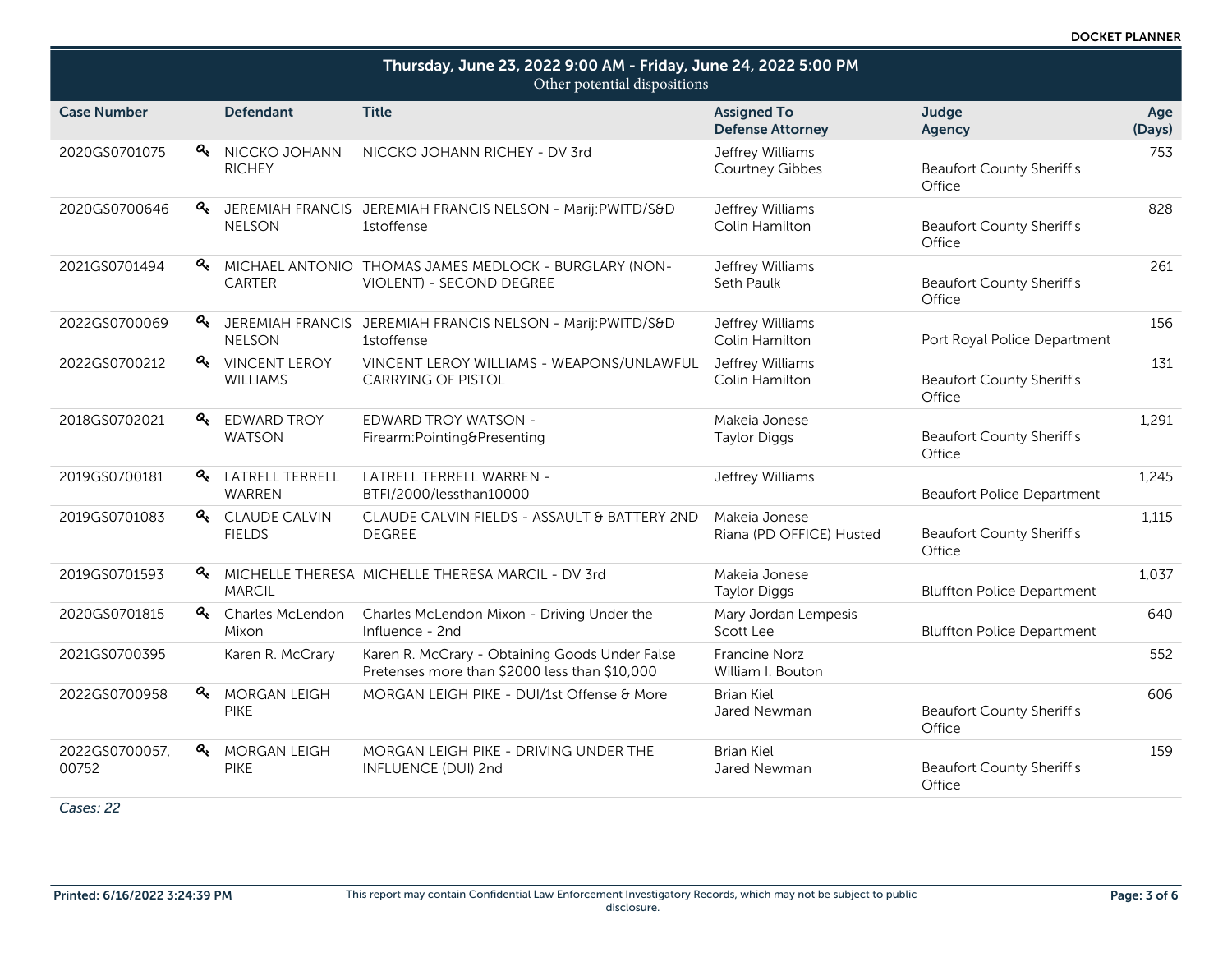DOCKET PLANNER

| Thursday, June 23, 2022 9:00 AM - Thursday, June 23, 2022 5:00 PM<br>Other potential dispositions |                                               |                                                                                          |                                               |                                            |               |  |  |
|---------------------------------------------------------------------------------------------------|-----------------------------------------------|------------------------------------------------------------------------------------------|-----------------------------------------------|--------------------------------------------|---------------|--|--|
| <b>Case Number</b>                                                                                | <b>Defendant</b>                              | <b>Title</b>                                                                             | <b>Assigned To</b><br><b>Defense Attorney</b> | Judge<br><b>Agency</b>                     | Age<br>(Days) |  |  |
| $a_{\!\star}$<br>2019GS0701235.<br>01560-01561                                                    | <b>GABRIEL PADRON</b>                         | <b>GABRIEL PADRON - Possession of Cocaine</b>                                            | Mary Jordan Lempesis<br>Melissa Duque         | <b>Bluffton Police Department</b>          | 1.088         |  |  |
| a.<br>2021GS0701672                                                                               | <b>Timothy Crane</b>                          | Timothy Ford Crane - Assault and Battery 2nd                                             | Makeja Jonese<br>Taylor Diggs                 | <b>Bluffton Police Department</b>          | 224           |  |  |
| a.<br>2022GS0700241-<br>00242                                                                     | ERIK MAJOR<br><b>MOONEY</b>                   | ERIK MAJOR MOONEY - FORGERY; VALUE OF<br>\$10,000 OR MORE & OR VALUE OF \$10,000 OR LESS | <b>Lynorr Musser</b><br>Natasha Chisolm       | <b>Beaufort County Sheriff's</b><br>Office | 189           |  |  |
| a.<br>2022GS0700336                                                                               | <b>STEVEN MANFRED</b><br><b>GARRO QUESADA</b> | STEVEN MANFRED GARRO QUESADA - DOMESTIC<br><b>VIOLENCE 2ND DEGREE</b>                    | Makeia Jonese<br>Jacob McFadden               | <b>Beaufort County Sheriff's</b><br>Office | 107           |  |  |
| a.<br>2022GS0700901                                                                               | <b>GABRIEL PADRON</b>                         | Domestic Violence - 3rd Degree                                                           | Samantha Molina                               | <b>Beaufort County Sheriff's</b><br>Office | 11            |  |  |
| a.<br>2019GS0701011-<br>01012, 02050                                                              | JEREMIAS URIAS                                | JEREMIAS URIAS - CSCMinor/sodomy(oral/anal)(11-<br>14)                                   | Julie Kate Keeney<br>Juan Tolley              | <b>Beaufort County Sheriff's</b><br>Office | 1,284         |  |  |
| a.<br>2020GS0701044                                                                               | <b>DEVIN DESHAWN</b><br><b>POPE</b>           | DEVIN DESHAWN POPE - Domestic Violence 3rd<br>Degree                                     | Samantha Molina                               | Port Royal Police Department               | 470           |  |  |

*Cases: 7*

| Thursday, June 23, 2022 9:00 AM - Thursday, June 23, 2022 9:00 AM<br>Motion to Revoke Bond |  |                                                |                                                               |                                               |                                            |               |
|--------------------------------------------------------------------------------------------|--|------------------------------------------------|---------------------------------------------------------------|-----------------------------------------------|--------------------------------------------|---------------|
| <b>Case Number</b>                                                                         |  | <b>Defendant</b>                               | Title                                                         | <b>Assigned To</b><br><b>Defense Attorney</b> | Judge<br>Agency                            | Age<br>(Days) |
| 2022GS0700874-<br>00875                                                                    |  | <b>A</b> CHRISTOPHER<br><b>DAERELL DOVILLE</b> | CHRISTOPHER DAERELL DOVILLE - ASSAULT &<br>BATTERY 2ND DEGREE | Mary Jordan Lempesis<br>Colin Hamilton        | <b>Beaufort County Sheriff's</b><br>Office | 70            |
| 2022GS0700525                                                                              |  | <b>Q</b> JOHN ROBERT<br><b>STEVENS</b>         | JOHN ROBERT STEVENS - BURGLARY - FIRST<br><b>DEGREE</b>       | Mary Jordan Lempesis<br>Juan Tolley           | <b>Beaufort County Sheriff's</b><br>Office | 72            |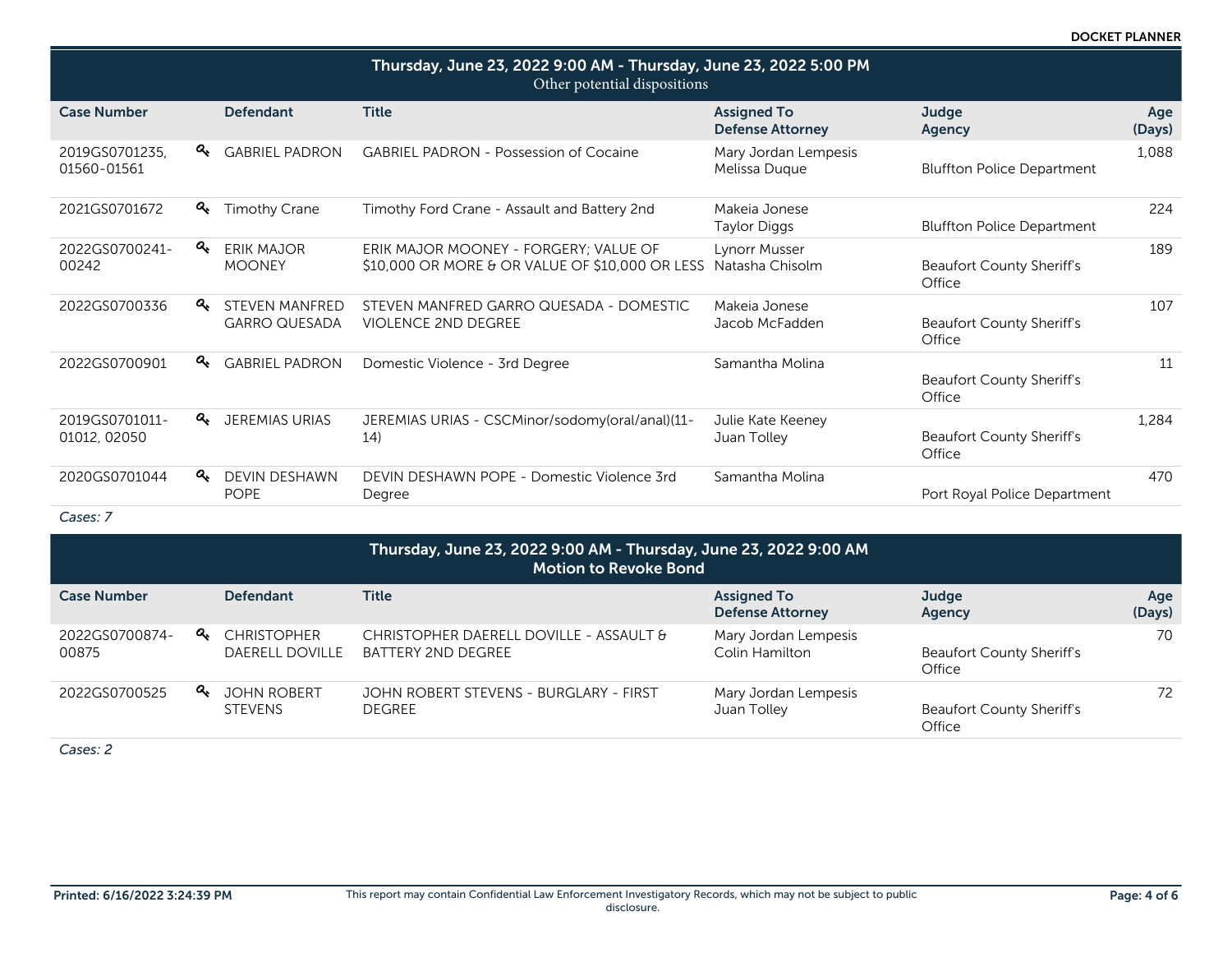DOCKET PLANNER

| Thursday, June 23, 2022 2:00 PM - Thursday, June 23, 2022 5:00 PM<br><b>Speedy Trial Motion</b> |                                  |                                                                            |                                               |                                   |               |  |
|-------------------------------------------------------------------------------------------------|----------------------------------|----------------------------------------------------------------------------|-----------------------------------------------|-----------------------------------|---------------|--|
| <b>Case Number</b>                                                                              | <b>Defendant</b>                 | <b>Title</b>                                                               | <b>Assigned To</b><br><b>Defense Attorney</b> | Judge<br>Agency                   | Age<br>(Days) |  |
| 2020GS0700303                                                                                   | Gabrielle Diana<br><b>Newton</b> | Gabrielle Newton - Robbery - Armed or Alleging<br>Armed With Deadly Weapon | Mary Jones<br>Colin Hamilton                  | <b>Beaufort Police Department</b> | 869           |  |
| a.<br>2020GS0700830                                                                             | <b>GABRIELLE DIANA</b><br>NEWTON | GABRIELLE DIANA NEWTON - Tampering with<br>electrical device               | Mary Jones<br>Lauren Carroway                 | <b>Beaufort Police Department</b> | 792           |  |

| Thursday, June 23, 2022 2:00 PM - Thursday, June 23, 2022 5:00 PM<br>Motion to Reconsider/Reduce/Amend Bond |               |                                               |                                                                                                                                   |                                               |                                            |               |
|-------------------------------------------------------------------------------------------------------------|---------------|-----------------------------------------------|-----------------------------------------------------------------------------------------------------------------------------------|-----------------------------------------------|--------------------------------------------|---------------|
| <b>Case Number</b>                                                                                          |               | <b>Defendant</b>                              | <b>Title</b>                                                                                                                      | <b>Assigned To</b><br><b>Defense Attorney</b> | Judge<br>Agency                            | Age<br>(Days) |
| 2020GS0702290-<br>02291                                                                                     | a.            | Xavier Da'Quan<br><b>Barnes</b>               | Xavier Da'Quan Barnes, JAESEAN JEFFREY REDD,<br>Kionna Michele Ferguson, Terrance Wing - Murder                                   | Trasi Campbell<br>Luke Shealey                | <b>Bluffton Police Department</b>          | 901           |
| 2020GS0700303                                                                                               |               | Gabrielle Diana<br><b>Newton</b>              | Gabrielle Newton - Robbery - Armed or Alleging<br>Armed With Deadly Weapon                                                        | Mary Jones<br>Colin Hamilton                  | <b>Beaufort Police Department</b>          | 869           |
| 2020GS0700830                                                                                               | a.            | <b>GABRIELLE DIANA</b><br><b>NEWTON</b>       | GABRIELLE DIANA NEWTON - Tampering with<br>electrical device                                                                      | Mary Jones<br>Lauren Carroway                 | <b>Beaufort Police Department</b>          | 792           |
| 2022GS0700224-<br>00229                                                                                     | a.            | <b>SHYKEIM</b><br>RAYKAWAN WRIGHT MURDER      | SHYKEIM RAYKAWAN WRIGHT - ATTEMPTED                                                                                               | Samantha Molina<br>Colin Hamilton             | Port Royal Police Department               | 129           |
| 2022GS0700257-<br>00259                                                                                     | a.            | <b>SHYKEIM</b><br>RAYKAWAN WRIGHT Weapon      | Robbery - Armed or Alleging Armed With Deadly                                                                                     | Samantha Molina<br>Colin Hamilton             | Port Royal Police Department               | 120           |
| 2020GS0701436-<br>01442                                                                                     | a.            | <b>DANIEL ADRIAN</b><br><b>FLORES-BARRERO</b> | DANIEL ADRIAN FLORES-BARRERO - Attempted<br>Murder                                                                                | Mary Jordan Lempesis<br>Nicholas Kanaly       | <b>Beaufort County Sheriff's</b><br>Office | 693           |
| 2020GS0701464                                                                                               | a.            | <b>DANIEL ADRIAN</b><br><b>FLORES-BARRERO</b> | DANIEL FLORES-BARRERO - Domestic Violence -<br>2nd Degree                                                                         | Mary Jordan Lempesis<br>Nicholas Kanaly       | <b>Beaufort County Sheriff's</b><br>Office | 689           |
| 2022GS0700486,<br>00928                                                                                     | $a_{\!\star}$ | <b>CEDRICK BERNARD</b><br><b>GREENE</b>       | CEDRICK BERNARD GREENE - GRAND LARCENY;<br>VALUE MORE THAN \$2,000 BUT LESS THAN \$10,000<br>& OR VALUE MORE THAN \$10,000        | Jared Shedd<br>Colin Hamilton                 | <b>Beaufort County Sheriff's</b><br>Office | 81            |
| 2022GS0700891-<br>00894                                                                                     | a.            | <b>KEVONNE</b>                                | <b>KEVONNE MIKEQUELL MCCOY - ARMED ROBBERY:</b><br>MIKEQUELL MCCOY ROBBERY WHILE ARMED OR ALLEGEDLY ARMED<br>WITH A DEADLY WEAPON | Julie Kate Keeney                             | <b>Beaufort County Sheriff's</b><br>Office | 12            |